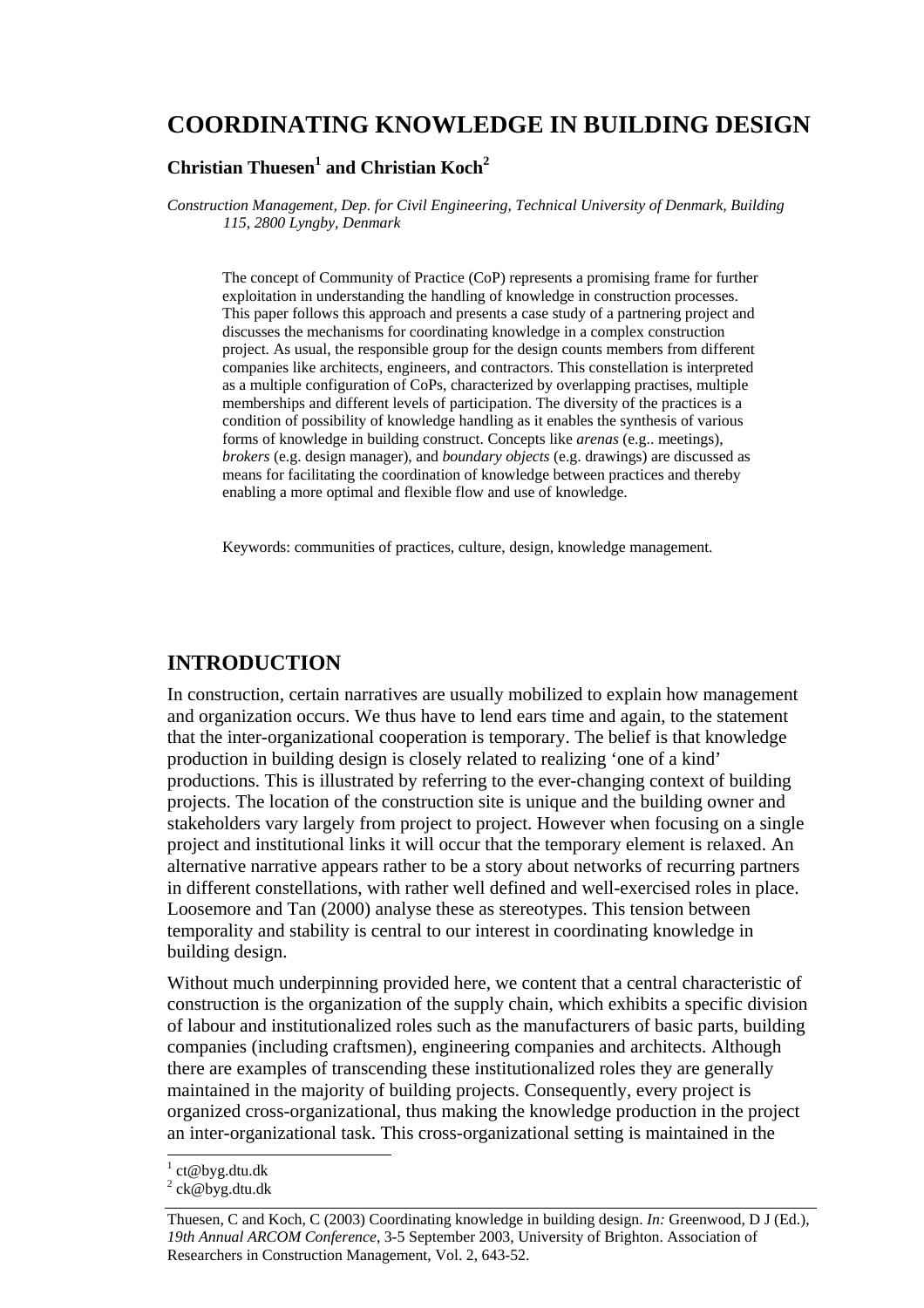design process as it usually encompasses collaboration with a set of actors including architects, various engineers and other professions.

This fragmentized characteristic is of major importance when discussing the management of knowledge in building design. The product of the design process combines knowledge stemming from these various professional practices into a documentation representing a new building. This includes areas as mechanical and electrical engineering, building physics, project and construction management. Due to the various practices that is involved in the design the coordination of knowledge is essential. We will in this paper try to understand the underlying mechanisms of this activity drawing on Thuesen and Koch (2003, 2003)

The paper opens with a description of the theoretical base for discussing the coordination of knowledge in heterogeneous groups. Subsequently follows some methodological considerations. Then a case study is presented discussing the coordination of knowledge in building design. Ultimately the paper is closed by a conclusion winding up headlines of the paper.

# **THEORY–COORDINATING KNOWLEDGE**

Concepts like 'Knowledge Management' and 'Organizational Learning' have been a subject of increasing interest during the last decades. Since it is out of scope to present a review of positions within these fields in this paper, we will just point to Stacey (2001) who in our eyes offers a substantial critique.

One of the most influential contributions, which our approach stems from, is the concept of Community of Practice developed by (Brown and Duguid 1991, Lave and Wenger 1991, Wenger 1998) and numerous commentators/adopters. CoPs develop through a process of people acting together creating meaning through negotiation. This negotiation of meaning has two complementary elements, *participation* and *reification*. From the point of view of a single CoP, participation stands for the social interaction of members that keep the CoP together, whereas reification stands for the material manifestations of a diversity of cognitive activities by which the members create meaning.

In this approach practice is the foundation for transferring knowledge, as knowledge is seen as something socially constructed and contextual. A basic requirement for sharing knowledge between people is therefore a presence of a shared practice. Knorr-Cetina (1999) identifies this prerequisite in her work with epistemic cultures and Brown and Duguid (2001: 204) uses this to explain the sticky and leaky nature of knowledge as they states that "knowledge…runs on rails laid by practice".

With the exception of Gherardi and Nicolini (2002) most mainstream literature including the concept CoP does not discuss the issue of handling knowledge in heterogeneous and temporary groups. These are according to Meyerson *et al.* (1996: 167) characterized by performing tasks with high degree of complexity and lack of formal structures that facilitate coordination and control. Furthermore they depend on an elaborated body of collective knowledge and diverse skills and they often entail high-risk and high-stake outcomes. Another key characteristic that might be added is the mutual dependency of the participating partners, which stems from a division of labour where each task is dependent of another.

Drawing on Alvesson (2002) and Wenger (1998), Thuesen and Koch (2003a, 2003b) shows how a heterogenic and temporary group can be interpreted as a multiple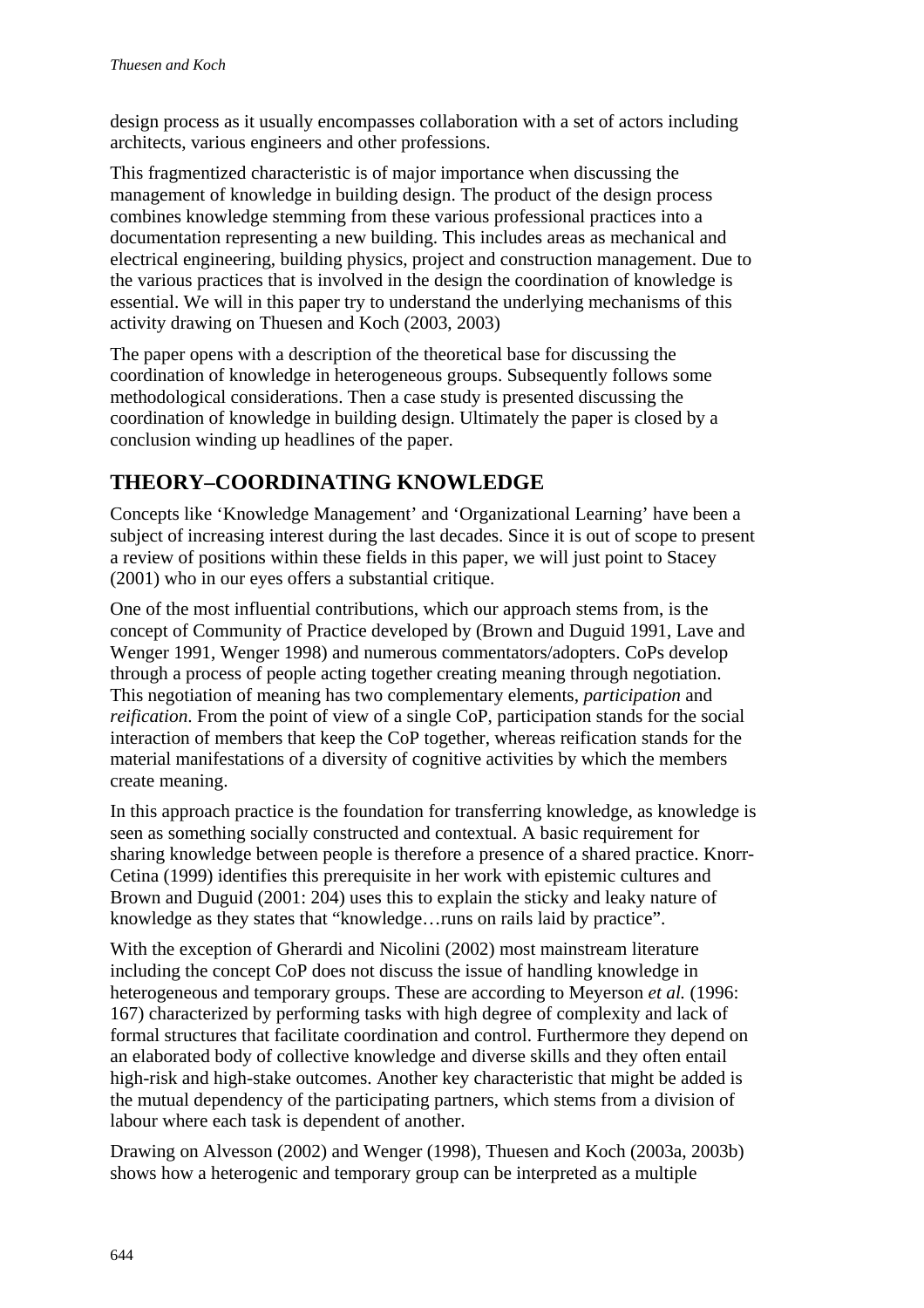configuration of Communities of Practices (CoPs) characterized by overlapping and partly shared practices and individuals with multiple memberships of communities with different levels of participation. CoPs overlap in the organizational settings, and are rarely tightly connected to the social structures of the organization.

The diversity of heterogeneous groups makes it possible to carry out a complex task. As stated previously a shared practice (including a common language) is however, a requirement for developing knowledge as it enables the flow of knowledge within the group. This implies that the struggle in a project is a balance between diversity and homogeneity – a mingling with competencies. The shared practice is needed in order to facilitate the flow of knowledge and the diversity for solving a complex task without making everyone in the group know everything. Iansiti (1993) discusses this balance by using the T-form as metaphor for illustrating the depth of a particular knowledge area combined with a general understanding of other disciplines.

As the output of the knowledge production in heterogeneous project groups should be characterized by consistency between the areas the coordination of knowledge is of outmost importance. Especially between successive tasks in a 'production process' the coordination of knowledge seems critical due to the interdependence between the tasks.

In our view *coordination knowledge* is the 'knowledge work' in the boundaries between CoPs, based on the interdependence between the practices in a project. Knowledge is coordinated through negotiation of meaning between practices and is highly context dependent due to the situated nature of knowledge. Three elements facilitate the coordination of knowledge between CoPs: boundary objects, brokers, and arenas.

*Boundary objects:* CoPs can interact by reification: the exchange of boundary objects, which are tangible or intangible artefacts than crosses boundaries between CoPs and are objects of reification in these. Wengers (1998) discussion of boundary objects draws heavily upon Star and Griesmer (1989) who sees boundary objects as anchors or bridges between CoPs. According to Star and Griesemer (1989: 414)

*"Boundary objects are objects which are both plastic enough to adapt to local needs and the constraints of the several parties employing them, yet robust enough to maintain a common identity across sites."* 

This implies that boundary objects have different meanings in different CoPs but their structure is common enough to more than one community to make them recognizable. Wenger (1998: 107) introduces four elements characterizing boundary objects: Modularity, Abstraction, Accommodation, and Standardization.

*Brokers:* The other type of interaction is by *participation*; that is, by sharing individuals – *brokers* in Wenger's terminology – who actively participate in several CoPs. Through this connection, people can introduce elements from one CoP into another and thereby coordinating knowledge.

Star and Griesemer (1989) also touch the element in terms of multiple memberships of 'social worlds' that they term 'marginal man'. They are referring to Hughes (1984) discussion of problems regarding identity and loyalty with multiple memberships of social classes. This discussion of marginality is also found in Wenger (1998) as *brokers* usually not are at the very core of the CoPs that they are a part of but work in the boundaries through legitimized peripheral participation. What characterizes an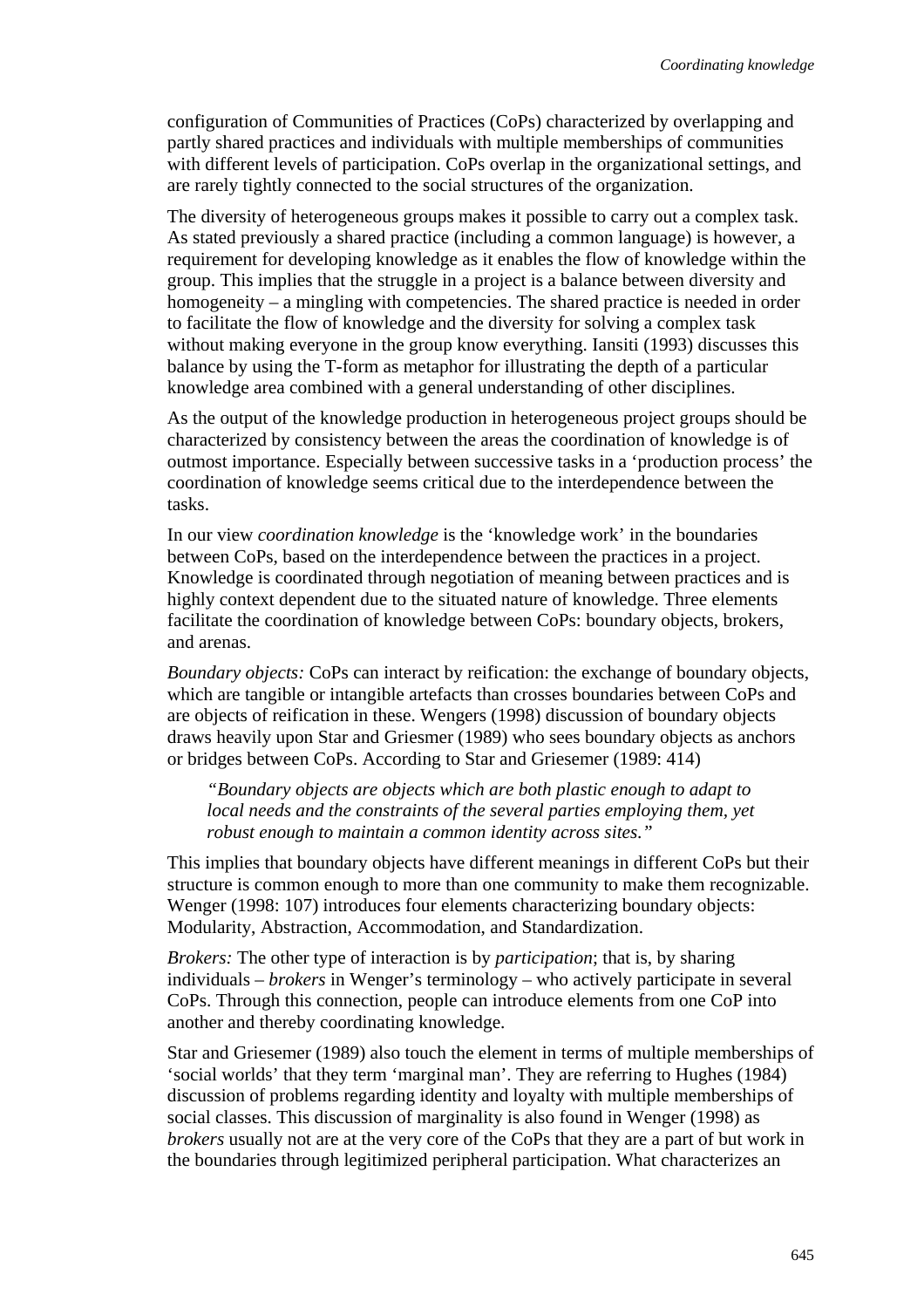influential *broker* is the ability to introduce new possibilities for meaning that however requires some kind of status in the community.

*Arenas:* At last we will emphasis the context in which *boundary objects* and *brokers* are in play. We term these contexts *arenas* as the places where CoPs meet, negotiate, shape meanings and transform *boundary objects*. We thus use the term for a space for intersection between CoPs (Clausen and Koch 1999). In Wengers (1998: 112) notion this is 'boundary encounters' which includes meetings, visits, etc.

*Arenas* can be en either formal like meetings or informal like small talk over lunch. In fact the role of the informal part has been empathized, especially with Julian Orr's ethnographic study of Xerox's photocopier repairmen and their practice (Orr 1996) "Talking about machines" whenever they were meeting each other sharing and constructing war stories. These informal environments are sought created in open office with central 'coffee machines' facilitating room for small talk. Newell *et al.* (2002: 130) emphasis the context in relation to heterogeneous groups as they state that

*"…collaborating with members of other communities in the context not only helps to break down the social and cultural barrier's that prevent knowledge-sharing, but it also gives on an insight into their perspective"* 

In relation to *Arenas*, Wenger (1998: 111) points out that it is often advantageous to have artefacts and people travelling together as *brokers* accompanied by *boundary objects* stand a better chance of bridging practices.

## **RESEARCH METHOD**

The method is multidisciplinary tying together engineering, interpretive sociology, organization theories and management. In particular we are drawing on analytical strategies from anthropological (Lave and Wenger 1991, Orr 1996, Wenger 1998) and organizational culture perspectives (Alvesson 2002). The case material stems from an ongoing ethnographic study of a construction project focusing on the design activities. Over a period of nine months one of the authors (Thuesen) has on a daily basis been present in the project participating in the "main" design activities, covering all design meetings, workshops, and some internal and external meetings. Apart from participant observation, seven interviews of project members have been conducted so far. Furthermore, have the formal documents created by the actors been available to us. After a period where the researcher was just present in the field, the design meetings were taped with acceptance from all the participants. To adopt such a time span was necessary in order to create a familiarity of the researcher. It can be noted that both authors share the professional background as engineers why a potential occupational bias from the authors towards the players in constructions is recognized (Loosemore and Tan 2000a). In an effort to minimize this problem the interpretations have been discussed with the people in the field and academia.

# **CASE–COORDINATING KNOWLEDGE IN BUILDING DESIGN**

The design process, which is followed, is part of an ongoing construction project with the aim to develop the school system of a municipality including a construction of a new school and refurbishment of four existing schools. The main actors (companies) in the project are besides a main-contractor an architect, a technical consultant and a client advisor taking care of the contact to the municipality. The contractor has composed a team with members from two different departments for the refurbishment of the existing schools and building of the new school. The technical consultant has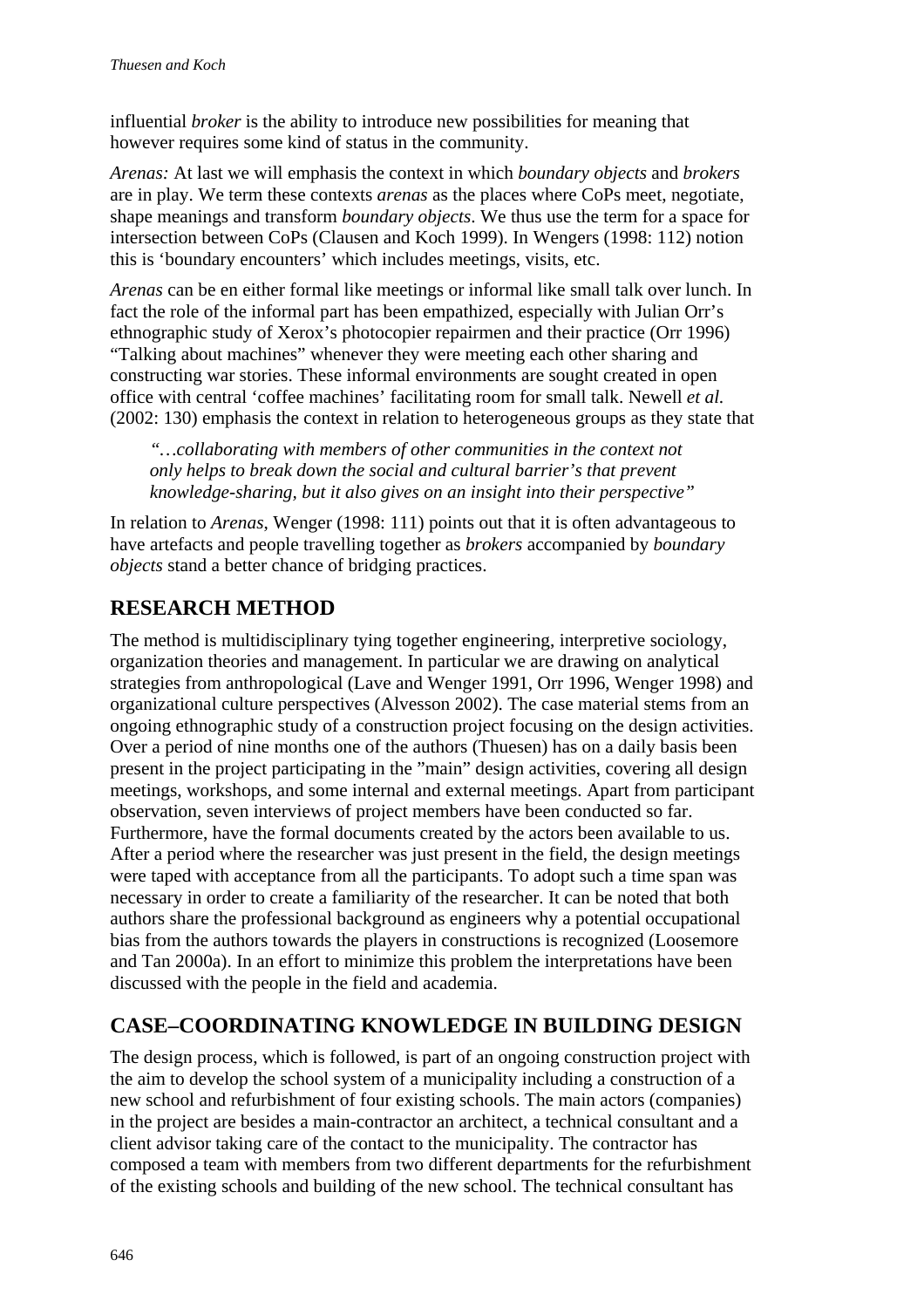four specialists from different departments assigned. Besides these specialists they have assigned a project leader and draws regularly on other competencies in house. The architect has around six people working on the project with two different teams and one project leader.

The production of knowledge through this design process involves the different professions for the participating companies mentioned above. Each practice is responsible for their part of the design through a division of labour. The architect is designing the building according to aesthetical and functional ideals, gradually detailing it down to dimensions of centimetres. The engineers are taking care of the stability of the constructions, the water, heating, ventilation, electrical and IT infrastructure. Finally the contractor is responsible for managing the budget as they are economical responsible for the project. Furthermore they have a motivation for ensuring the buildability of the design.

Most of the design occurs at the home bases of the practices drawing on a bricolage of practical experiences from previously projects, formalized information, knowledge about the customer etc. At regularly design meetings facilitated by a design leader from the contractor, the different practices come in play presenting and synchronizing their work. It is however not only at meetings the professions interact. It also occurs by using email, faxes and phone calls. But as the professions though physical are separated they seldom arrange other meetings automatically. When they however are together the coordination of knowledge is striking.

#### **Elements for coordinating knowledge**

The coordination of knowledge between the CoPs in the design process takes place in *arenas* as *boundary objects* and *brokers* are bridging the different design activities. As a total mapping of these elements would be an impossible exercise, we here focus on how they enable the coordination of knowledge in building design.

#### *Boundary objects*

Various types of *boundary objects* are kitting the design process together. The most visible are drawings spanning from sketches to CAD-drawings, resumes, descriptions of customer wishes, spreadsheets, economical calculations etc. These formal objects are constantly developed throughout the process gradually getting closer to the final proposal. The drawings and descriptions are usually abstract representations of the final building except from the refurbishment drawings, which are relating to an existing building. The existence of a building as an informative and complex *boundary object* is actually a key difference between the refurbishment part of the project and the building of the new school.

In many of the *boundary objects* we find a *modularity* where one *boundary object* is a hierarchy of other smaller parts. An example is the existing schools, which consists of a wide range of smaller *boundary objects*. The different CoPs can then attend to different parts of the schools.

The drawings are *abstractions* of the future building, as they only describe a part of the 'real object'. The abstraction is important in terms of coordinating knowledge as it is assigning value to a certain type of information of the real object. This effect makes it possible to discuss solutions, as the CoPs do not have to pay attention to all the information regarding the real object.

We also find *boundary objects* with a high degree of *standardization.* This enables the coordination of knowledge, as the interpretations of the object are similar among the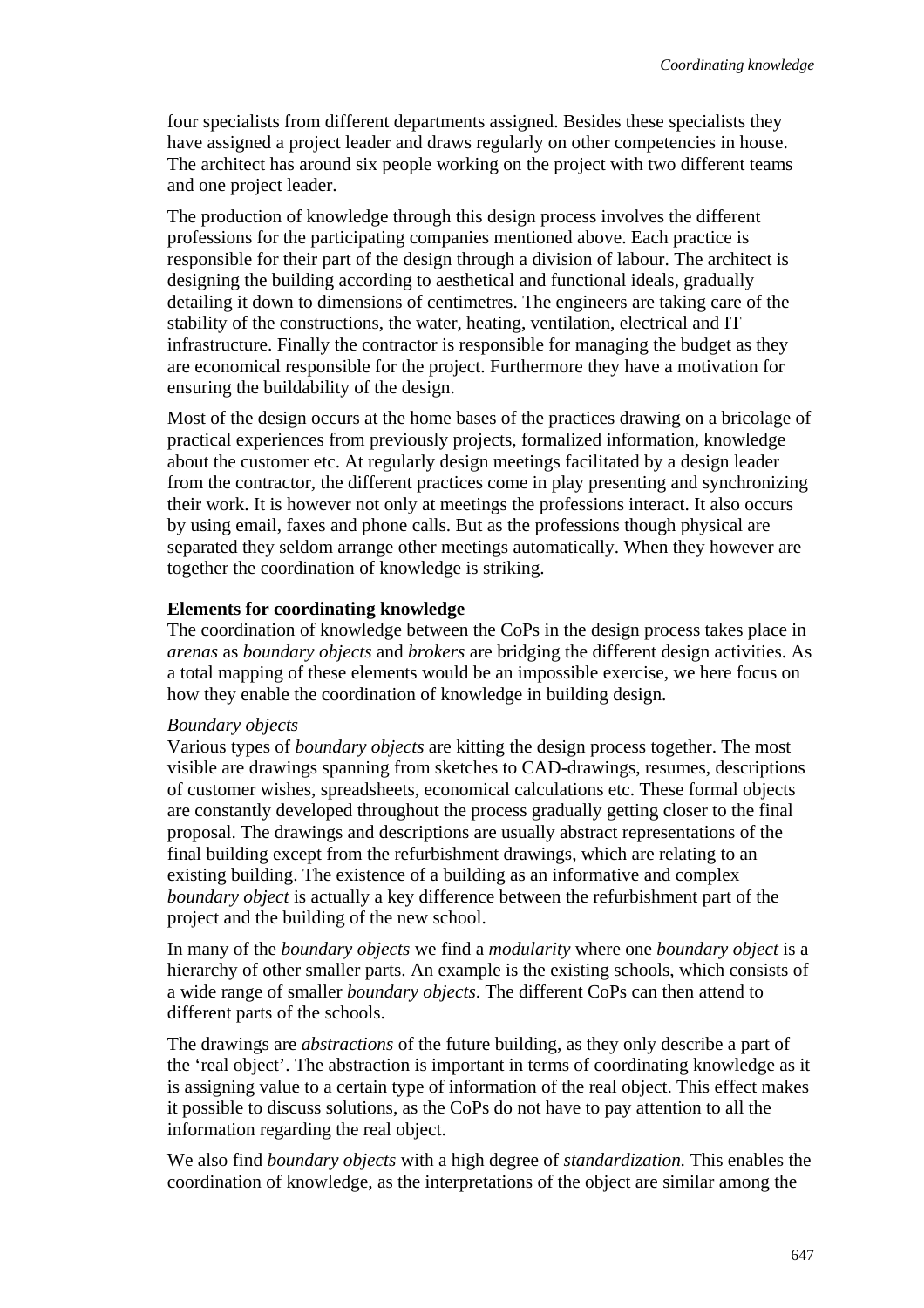CoPs based on a shared practice. We se this in the standardized way of representing the design in drawings and we also find it in the widely used IT-systems as CAD.

The different *boundary objects* are usually rooted and produced in one practice. An example is that the drawings come from the engineering and architectural practices while the contractor produces the economical calculations. This does not keep a CoP a way from commenting on *boundary objects* produced in another CoP, as a *boundary object* in one CoP is applying constrains to the work in the other CoPs. This element makes the design process a matter of negotiating the right solutions suiting the different CoPs.

### *Brokers*

The *boundary objects* produced by the CoPs are continually developed and regularly discussed at the design meetings. The representation in these design meeting is usually sustained by one or two persons functioning as *brokers* between the design group and the home base. From the participating CoPs the *brokers* might be marginal but in a larger perspective, these persons are of outmost importance sustaining the flow of knowledge between the CoPs – being responsible for the negation of the right solutions, delivering the right design to the customer in the end.

The interdependence makes the design group vulnerable to substitution of members. Especially the *brokers* tying the multifaceted landscape of practice together are crucial. It was shown in the case as the broker representing the architects, had a personal tragedy that meant he left the project for at least a month. It had a huge impact on the multiple configurations of CoPs due to the interdependence; the internal time schedule drifted and people were assigned new roles.

#### *Arenas*

In *arenas*, both *brokers* and *boundary objects* are represented making it possible to negotiate and discuss solutions. The design meetings are examples of *arenas* for coordinating knowledge between the different practices. There is however also examples of 'virtual' *arenas* like conversations over the telephone substantiated by drawings.

We therefore see different 'intensity' of *arenas* based on the level of participation of *brokers* and the amount and quality of the *boundary objects*. Different types of *arenas*  are suitable for solving different types of problems as some can be solved over the phone while others needs to be discussed 'face to face'.

Such a 'face to face' intersection between the CoPs occurred during a visit by the design team to the supplier, which produces the glue-laminated timber for the schools. Standing in front of the real rafters and pillars the construction principle was discussed by the carpenters, the construction engineer and the producer each representing different CoPs. In this dialog confronting each other with their perspectives, they developed an optimal solution that was technical secure and 'buildable'. The foundation for the development of this solution was the existence of an *arena* - the shop floor of the supplier, the *brokers,* and a *boundary object* i.e. the pillar of gluelaminated timber.

### **The coordination of knowledge in practice: an example**

We will here illustrate the concept of coordination knowledge, by using a transcription from a status meeting with the presence of the three participating companies. In the actual situation an architect, a 'water and heating' (W&H) engineer, an electrical engineer, the design leader and the project leader participates.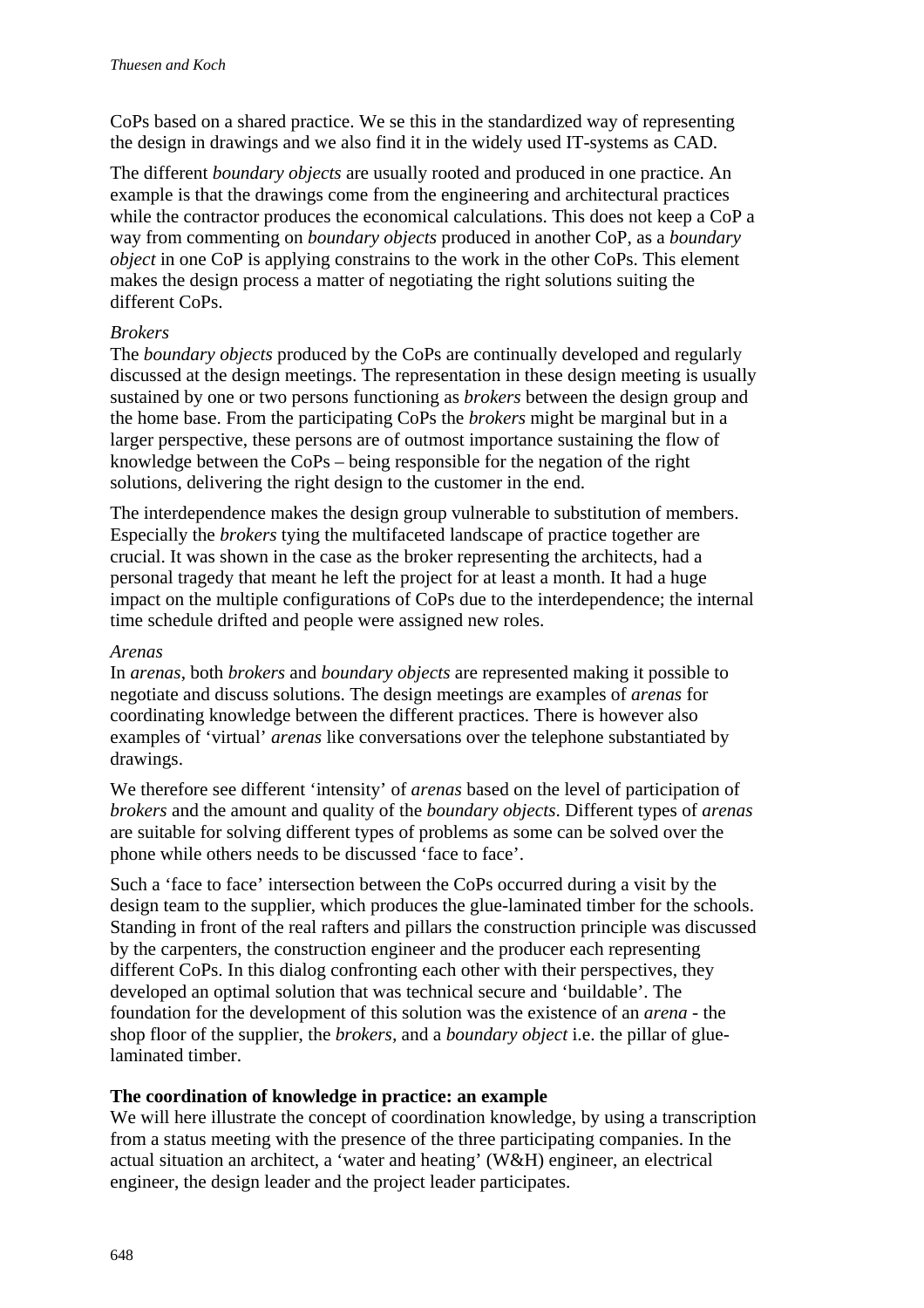As the deadline for the project has drifted, the contractor convened to this meeting in order to identify how far the different professions are from finishing their work. The project leader prioritizes the tasks based on his experiences identifying what needs to be done in order to start the actual production on time. In that context he is mentioning the refurbishment of the floor patching the linoleum.

#### *Transcription*

| $\mathbf{1}$ | W&H engineer: Discussing the linoleum, there exist some minor borderline cases where we have<br>to break up the floor.<br>Design leader: Yes                                                                                                           |
|--------------|--------------------------------------------------------------------------------------------------------------------------------------------------------------------------------------------------------------------------------------------------------|
|              | W&H engineer: and if I have to describe it e.g. "under" the plumber then I'll describe that it's                                                                                                                                                       |
| 5            | him who are going to break it up and pour in concrete  (he is interrupted)<br>Project leader: but you shouldn't do that                                                                                                                                |
|              | W&H engineer: (he continues)  up to the underside of the linoleum                                                                                                                                                                                      |
|              | Architect: We're making (he is interrupted)                                                                                                                                                                                                            |
| 10           | Project leader: Then you just have to write that the breaking up is carried out by one craftsman<br>and the linoleum-work is carried out by another.                                                                                                   |
|              | Architect: We're making some outline drawings  (he is interrupted)                                                                                                                                                                                     |
|              | W&H engineer: but how do we then explain what the different craftsmen have to do?                                                                                                                                                                      |
|              | Architect: (he continues)  try and listen.<br>W&H Engineer: Yes                                                                                                                                                                                        |
| 15           | Architect: We're making outline drawings for the ceiling and floor at the whole school when we<br>e.g. are removing some walls. If there besides this are some places where you know there are<br>changes then you can give your input to these plans. |
|              | W&H engineer: well okay, it then appears from my current drawings where the craftsmen are                                                                                                                                                              |
|              | going to patch the linoleum.                                                                                                                                                                                                                           |
| 20           | Architect: Yes, but it can be difficult for us to foresee the consequences of what you have drawn,<br>right?                                                                                                                                           |
|              | W&H engineer: Yes, yes                                                                                                                                                                                                                                 |
|              | Architect: so when we have made the outline drawings (he is interrupted), that's something<br>Charles (another architect) takes care of.                                                                                                               |
| 25           | W&H Engineer: (appear elated) Then the drawings need to be coordinated with me.<br>Architect: Then these drawings show what should be done in each room.                                                                                               |
|              | Project leader: and we have a similar problem with you (he address the electrical engineer), at<br>least in one place.                                                                                                                                 |
|              | Electrical engineer: Yes, it is the main electrical panel, which is moved.<br>Project leader: It's the main electrical panel we are talking about. Here we also need to break up                                                                       |
|              | the floor and patch the linoleum.                                                                                                                                                                                                                      |

*Analysis* 

(1-5) The W&H engineer mentions a problem about the border between two work procedures patching the floor when he is removing an existing refrigerator on his drawings. He suggests that he solves it by describing that the plumber does the patching.

(6-10) The project leader opposes this solution as he states that the break up of the floor is carried out by one craftsman and the patching of the linoleum is done by another. This also shows the extreme division of labour where the relatively simple process requires the participation of two different professions.

(12) The W&H engineer however doesn't see how the work is going to be split.

(15-17) After the architect has tried to make himself heard in a couple of situations he finally is allowed. He proposes a solution using a *boundary object*, which he is responsible for – the sealing and floor drawings. Here the architects are describing the areas where the floor needs to be patched when e.g. a wall is removed. He suggests that the W&H engineer gives his input to these drawings.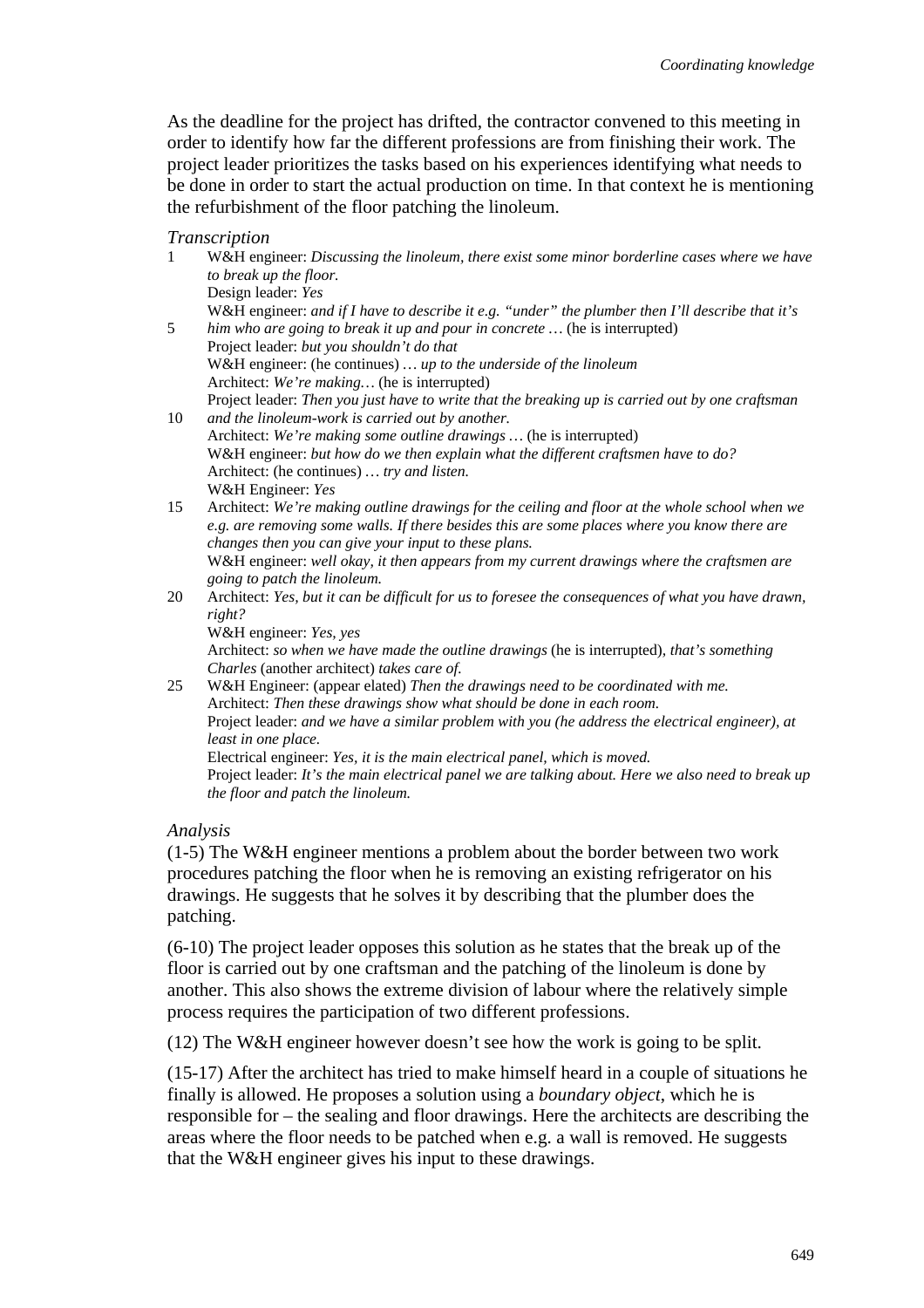(18-19) The W&H engineer gets the idea and relates it to his own work and practice.

(20) The architect point out that they cannot estimate the consequences of what the W&H engineer has drawn showing the differences in practices.

(21) The W&H engineer acknowledges this statement.

(22-23) The architect states to himself that these drawings need to be produced at home by a special person.

(25) The W&H engineer is exhilarated over the solution and repeats it in relation to his own work.

(26) The architect puts the solution in perspective to the planning of the production represented by the project leader, as the tool can be used for describing what needs to be done in each room.

(27-) The project leader project the solution from one practice to another as the electrical engineer has a similar problem. The electrical engineer knows which case he is talking about, as this has been negotiated at another meeting prior to this one.

It is noticeable that the *boundary object* solving this problem comes from an unexpected profession as the architect suggests that they just place it on his drawings of the sealing and floor. It should also be noticed that the architect tries to make himself heard without success (line  $6 - 15$ ). This might be interpreted as they intentional are holding him out of the conversation. It is however more likely that they do not expect him to be able to contribute to their discussion. Nevertheless, he is the facilitator of the coordination as he recognizes how his work is suitable for solving a problem outside his practice. We here see an example of the insight in other member's areas – a shared practice as an enabler for coordinating knowledge. It however also requires a mutual accept of each other illustrated in this example by the architect proposing the solution even tough it will not make his life easier. Situations like these occur repeatedly and it is symptomatic that only a part of the group is participating in the coordination session due to the dependences in the design team. The coordination in this example is characterized by harmony between the professions. Usually it is however influenced by power and politics and takes form as a negation between the different worldviews. This might lower the motivation for actually participating in the coordination. When asked two months later the architect and engineer did not remember this situation and the negotiated solution were not implemented as the architect and engineers were drawing their details on separate drawings. Although it was a good idea, the reason why it did not succeed should be seen in the light of the separated working environments and that the situation was not followed up. The solution could have become part of the shared practice and thereby been used at the other schools.

## **DISCUSSION: THE COORDINATION OF KNOWLEDGE**

The coordination knowledge combines to elements the temporary and the stable. It varies from context to context e.g. due to the uniqueness of the projects. However, it also encompass a repetitive element based on the traditional overlap between practices e.g. between the architect and construction engineer which requires a coordination of knowledge. This means that the design leader on one hand needs to ensure repetitive coordination areas but also needs to be aware of situations that occur unexpectedly – as the one analysed previously. It is a managerial challenge to chase these situations of coordinating knowledge and continually follow up on them. Furthermore, he needs an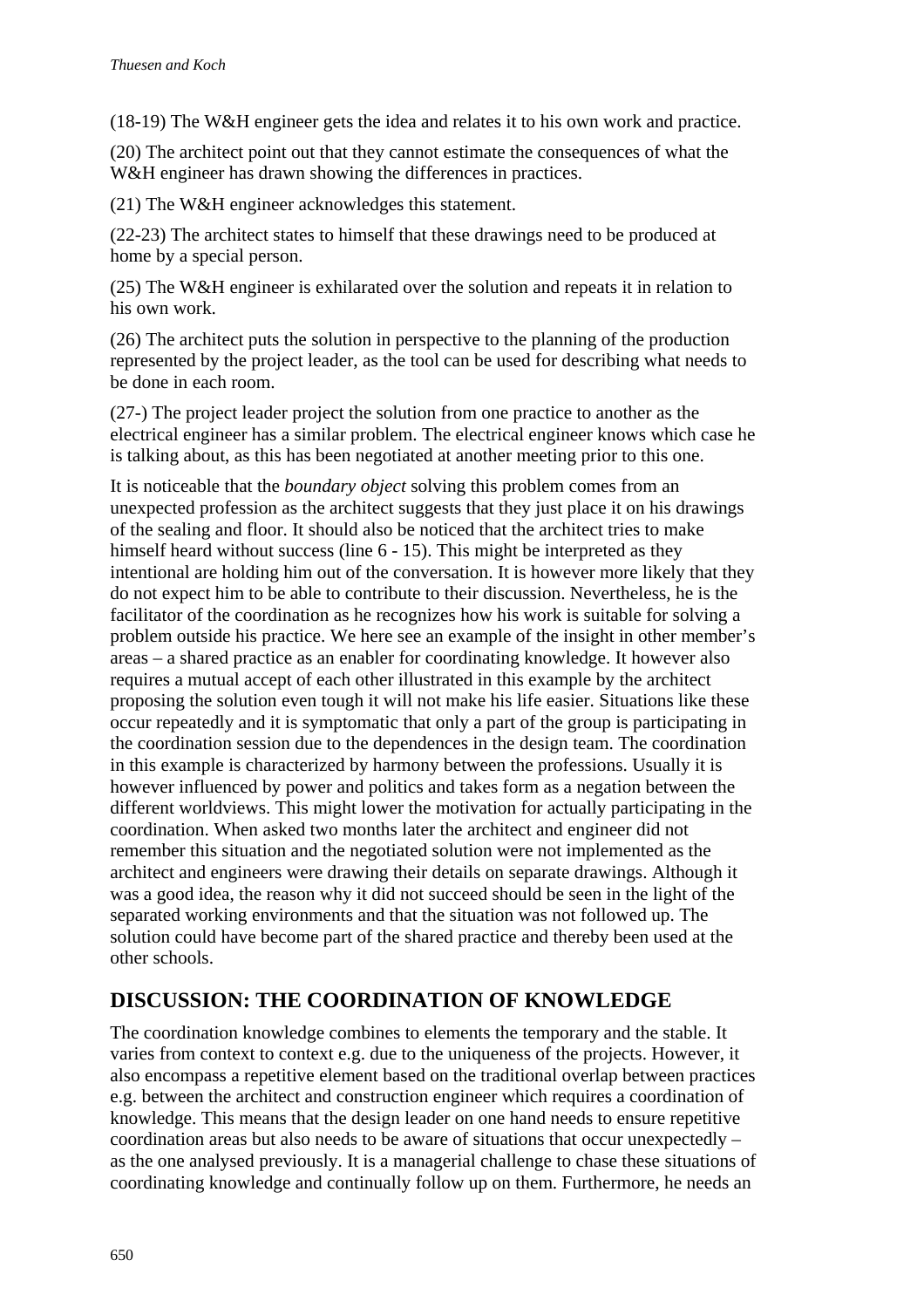overview over the dependence of the areas, which is not a part of the project group and thereby be able to position them within the larger constellation of practices. This requires an insight and experience from the design leader coordinating knowledge, catching up the situated nature of knowledge, acting as a facilitator – orchestrating the practices. It is however not only a matter of centralized leadership from the design leader as the coordination of knowledge also has an individualistic and team perspective. The individual needs to pay attention to the areas where his competencies is valuable and should be encouraged to play the game of coordinating knowledge. Contemporary construction actors, managers, teams and individuals could focus on the creating environments and procedures, which enable coordination of knowledge. This can be done by splitting the design meetings up in several sub meetings, letting people do the design in smaller groups and letting the leaders from the companies constitute a coordination group aligning the different practices. The meetings could be arranged around themes instead of professions enabling the practices to dispose their competencies. The themes could be identified based on the initially produced specification but should be developed throughout the design process. An example of a theme is the indoor climate, which at least would require the presence from the architects and the ventilation engineer. Coordinating knowledge in the design process is however also an aspect of drawing on the competencies and experiences from the craftsmen. In respect to this, there is a need to overcome the barriers sustained by the traditional contracts where the craftsmen are drawn in the project when it is too late.

### **CONCLUSION**

Winding up, this paper has attempted to illustrate how knowledge is developed in heterogeneous project groups. Heterogeneous group organizations are in our perspective an important lever for realizing the products of the knowledge economy. These products are complex, multifaceted and encompass intangible and tangible elements. It implies human resource intensive projects with members from a range of professions. Project and knowledge management thus need to find ways as to develop this type of organization in order to realize the potential and address the challenges. Through our case we have demonstrated the importance of intersections between Communities of Practices through *arenas*, *brokers* and *boundary objects*. In some instances these intersections are smoothly running (like the example of the gluelaminated timber), in others the intersection implies power games, politics and communication problems. The latter element we haven't touched upon since a political and power perspective is requiring its own paper. Thereby it sets an agenda for future research – ARCOM 2004.

### **REFERENCES**

Alvesson, M. (2002) *Understanding Organizational Culture*. Sage, London.

- Brown, J. S. & Duguid, P. (1991) "Organizational Learning and Communities of Practice: Toward a Unified View of Working, Learning, and Innovation", *Organization Science*, **2**(1), 40-57.
- Brown, J. S. & Duguid, P. (2001) "Knowledge and Organization: A Social-Practice Perspective", *Organization Science*, **12**(2), 198-213.
- Clausen, C. & Koch, C. (1999) "The role of occasions and spaces in the transformation of information technologies", *Technology Analysis and Strategic Management*, **11**(3), 463-482.